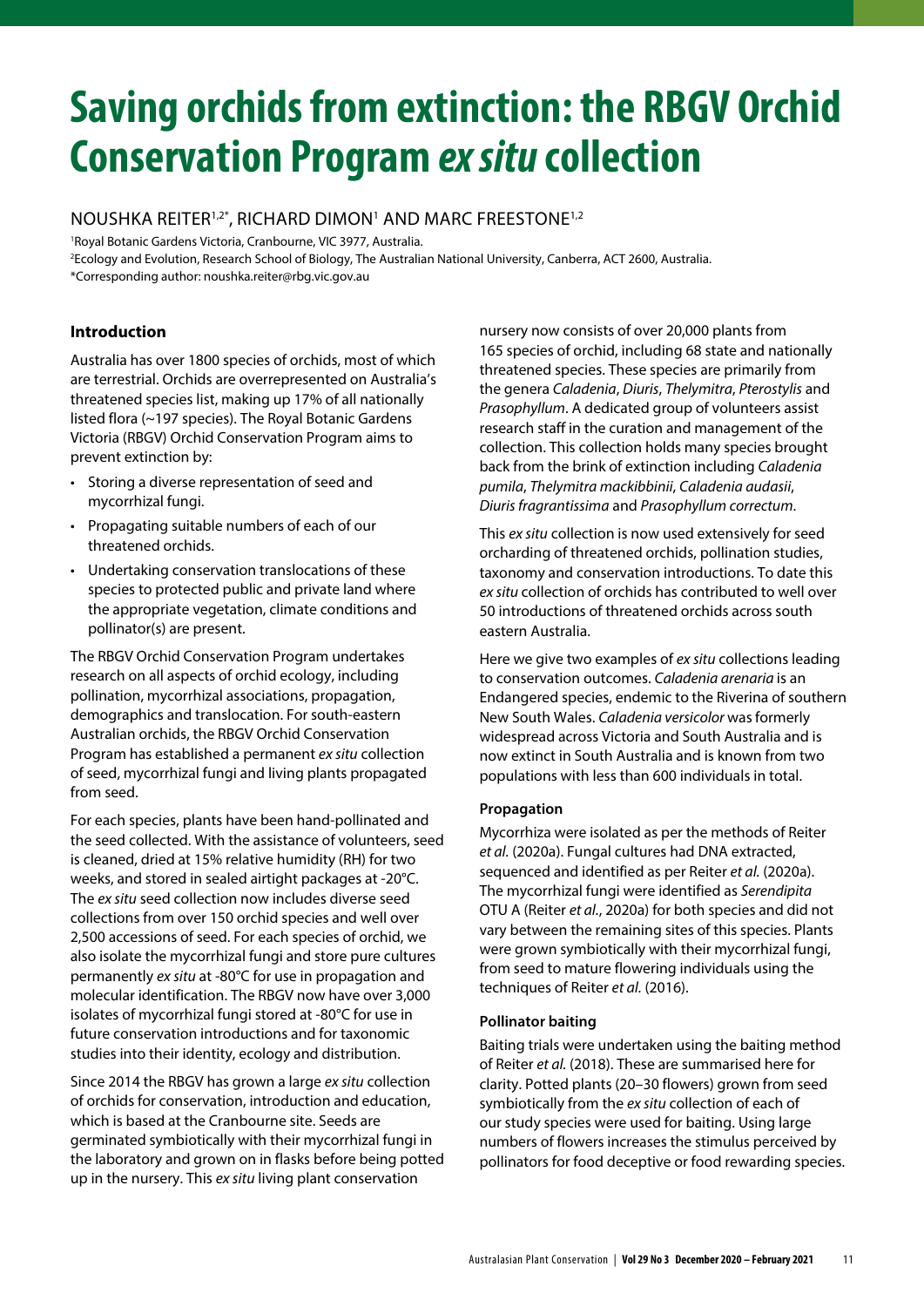Observations of the pollinators were made during the flowering period of wild populations of the orchids. A selection of insects visiting or pollinating the bait flowers were collected for identification.

#### **Conservation translocation**

Translocation data is only presented for C. versicolor, as C. arenaria is due to be translocated by project partners in 2021. Plants grown symbiotically were translocated into de novo (new) sites that were permanently reserved by Trust for Nature. The size of intact native vegetation of the translocation sites in size was chosen as > 100 hectares of suitable vegetation that matched that of the extant sites. Each site had the pollinator present (Reiter et al. 2019; 2020a). Each individual orchid was planted with a permanent marker, 10 cm to the north to aid in re‑emergence monitoring and identification of the plants in subsequent years. Each plant was caged and watered (up to monthly average rainfall only if rainfall fell below average) for the first season only, until plants entered their first dormancy in the field. Between 2013 and 2017, 798 plants were planted of C. versicolor.

#### **Monitoring**

All plants were monitored annually for emergence (July), flowering (September‑November) and seed set (November‑December). In addition, any recruits were recorded. Each species also had one wild population monitored using this method for comparison against the translocation sites.

# **Results**

#### **Caladenia versicolor**

The pollinator was identified as Leioproctus maculatus (Reiter et al. 2019) a small colletid bee with the orchid providing a meagre food reward. The pollinator was identified at two of the remaining wild sites and the introduction sites. Over 1,000 plants have been propagated symbiotically with Serendipita OTU A for an ex situ collection and introduction. Seed orcharding has begun on the ex situ collection to ensure that adequate seed is available for future conservation work with this species. For the introduced plants grown symbiotically from seed there was 88% survival, 47% flowering, 30% pollination as of July 2019. The first signs of recruitment were in 2017; and the total number of recruits recorded on the introduction sites thus far is > 60. Emergence on the wild site of the species was 81%.

#### **Caladenia arenaria**

Caladenia arenaria was found to have at least two pollinator species (Reiter et al. 2020b), the thynnine wasps Tachynomyia sp. nr volatilis and Aelothynnus westwoodii. Both of these species removed and deposited pollinia, and were found at suitable translocation sites that matched the vegetation characteristics of existing orchid populations (Reiter et al. 2020b). Approximately 2,000 individuals have been cultivated symbiotically with Serendipita OTUA from seed from the three largest remaining populations of this species. These plants await introduction into the selected sites in 2021 with project partners. Seed orcharding has begun on the ex situ collection to ensure that adequate seed is available for future conservation work with this species.



**Figure 1. Examples of ex situ living collections at RBGV grown from seed with their mycorrhizal fungi and now flowering in the shade house; Caladenia cretacea and C. cruciformis. Photo: Richard Dimon, RBGV**